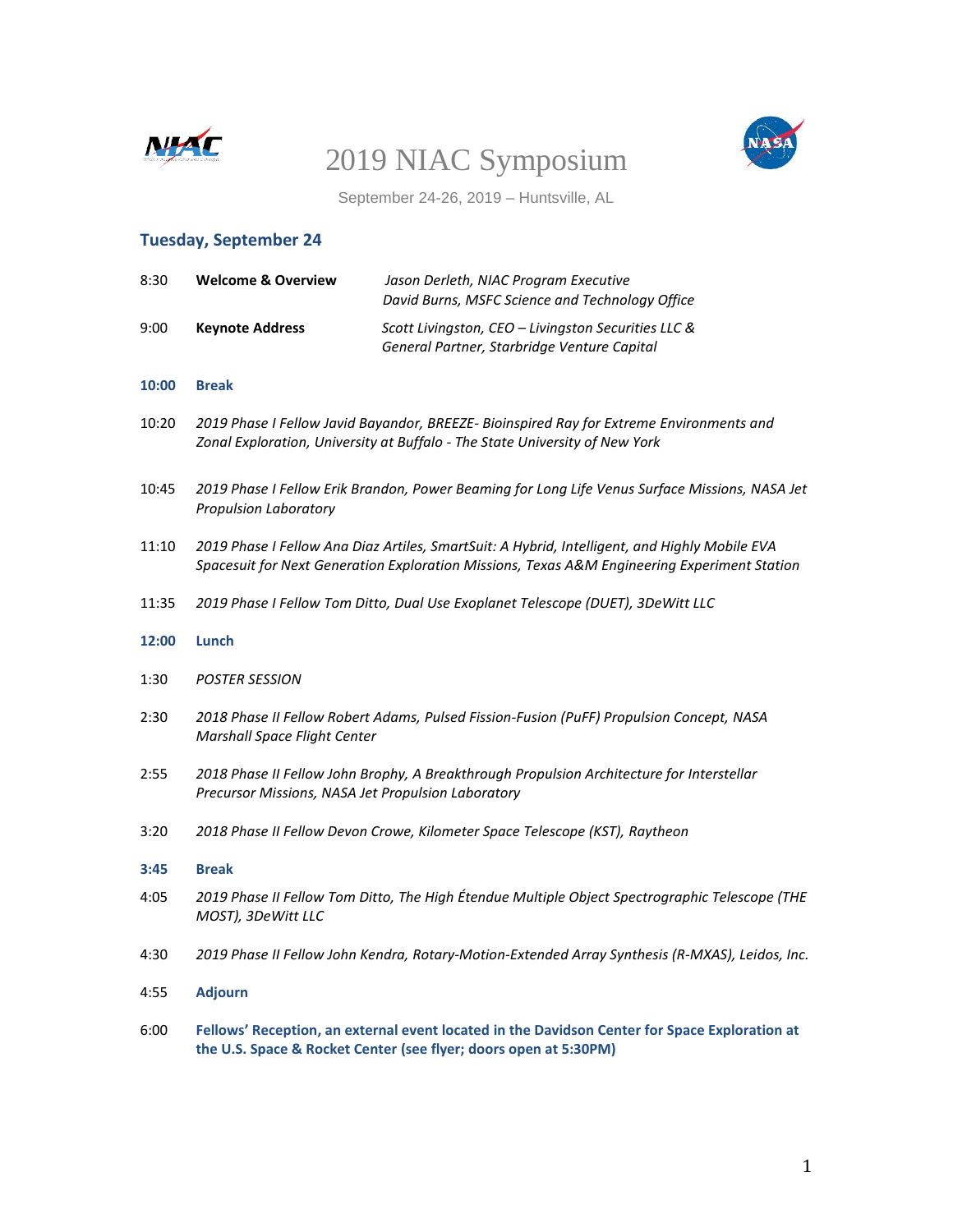



September 24-26, 2019 – Huntsville, AL

# **Wednesday, September 25**

| 8:30  | <b>NIAC Plans and Announcements</b>                                                                                                                    | Ronald Turner, NIAC Senior Science Advisor                                                    |  |
|-------|--------------------------------------------------------------------------------------------------------------------------------------------------------|-----------------------------------------------------------------------------------------------|--|
| 9:00  | <b>Keynote Address</b>                                                                                                                                 | Mae Jemison, Principal, 100YSS, Physician,<br>former NASA Astronaut                           |  |
| 10:00 | <b>Break</b>                                                                                                                                           |                                                                                               |  |
| 10:20 | 2019 Phase I Fellow Yu Gu, Micro-Probes Propelled and Powered by Planetary Atmospheric<br>Electricity (MP4AE), West Virginia University                |                                                                                               |  |
| 10:45 | 2019 Phase I Fellow Troy Howe, SPEAR Probe - An Ultra Lightweight Nuclear Electric Propulsion<br>Probe for Deep Space Exploration, Howe Industries LLC |                                                                                               |  |
| 11:10 | 2019 Phase I Fellow Noam Izenberg, RIPS: Ripcord Innovative Power System, Johns Hopkins<br>University                                                  |                                                                                               |  |
| 11:35 | 2019 Phase I Fellow Geoffrey Landis, Power for Interstellar Fly-by, NASA Glenn Research Center                                                         |                                                                                               |  |
| 12:00 | Lunch                                                                                                                                                  |                                                                                               |  |
| 1:30  | <b>POSTER SESSION</b>                                                                                                                                  |                                                                                               |  |
| 2:30  | 2018 Phase II Fellow Jay McMahon, Dismantling Rubble Pile Asteroids with AoES (Area-of-Effect<br>Soft-bots), University of Colorado, Boulder           |                                                                                               |  |
| 2:55  | 2018 Phase II Fellow Steven Oleson, Triton Hopper: Exploring Neptune's Captured Kuiper Belt<br>Object, NASA Glenn Research Center                      |                                                                                               |  |
| 3:20  | 2018 Phase II Fellow John Slough, Spacecraft Scale Magnetospheric Protection from Galactic<br>Cosmic Radiation, MSNW, LLC                              |                                                                                               |  |
| 3:45  | <b>Break</b>                                                                                                                                           |                                                                                               |  |
| 4:05  | 2019 Phase II Fellow Chris Limbach, Self-Guided Beamed Propulsion for Breakthrough Interstellar<br>Missions, Texas A&M Engineering Experiment Station  |                                                                                               |  |
| 4:30  | 2019 Phase II Fellow Nickolas Solomey, Astrophysics and Technical Lab Studies of a Solar Neutrino<br>Spacecraft Detector, Wichita State University     |                                                                                               |  |
| 4:55  | <b>Adjourn</b>                                                                                                                                         |                                                                                               |  |
|       | and a Women of Science informal event will be held on site at 7:00PM                                                                                   | Fellows' Free Evening: Fellows are free to collaborate informally to make broader connections |  |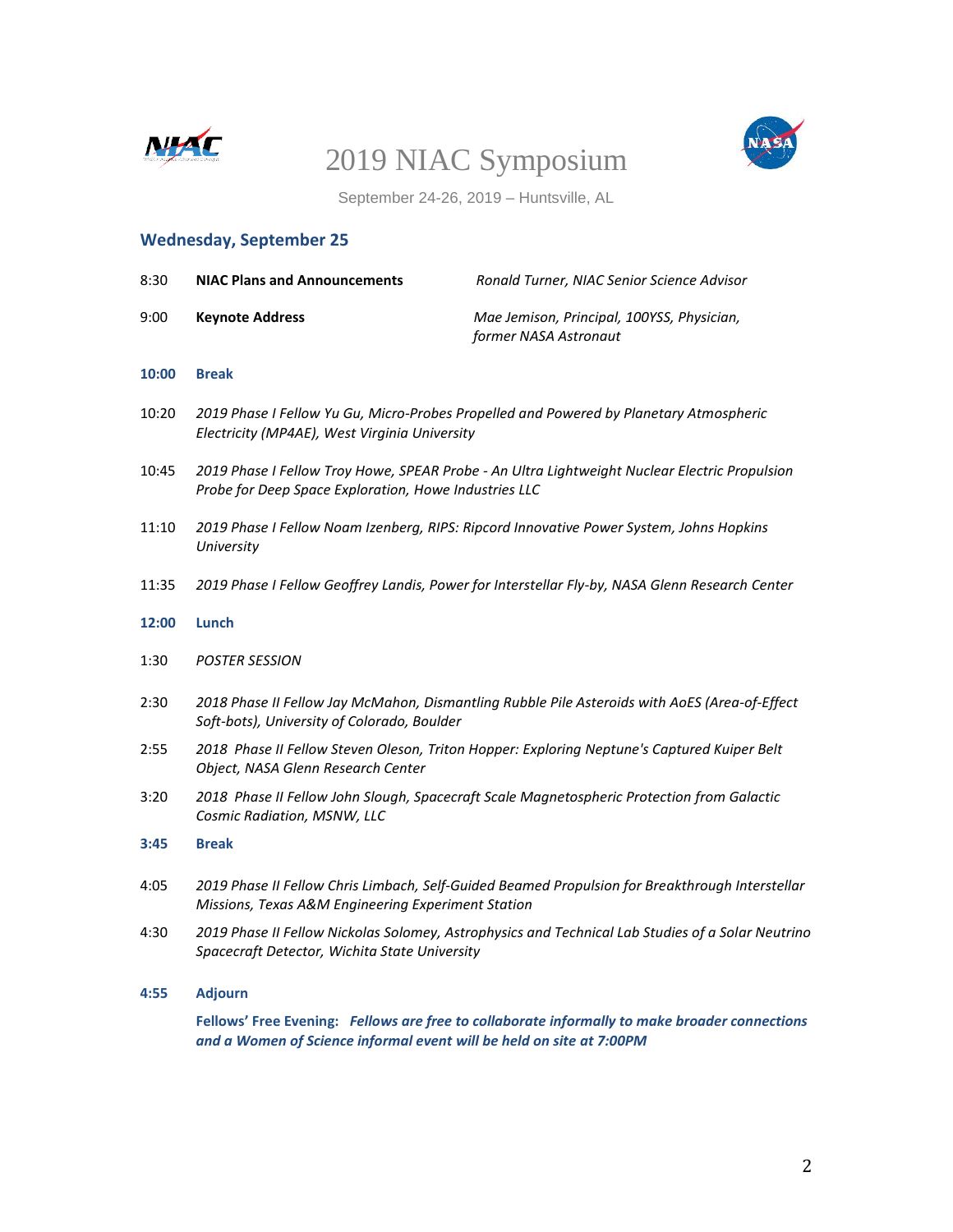



September 24-26, 2019 – Huntsville, AL

# **Thursday, September 26**

| 8:30  | Welcome/NIAC Q&A                                                                                                                                         | <b>NIAC Staff</b>                                                                                                                                                    |
|-------|----------------------------------------------------------------------------------------------------------------------------------------------------------|----------------------------------------------------------------------------------------------------------------------------------------------------------------------|
| 9:00  | <b>Keynote Address</b>                                                                                                                                   | Marvin Weinberger, Inventor, Entrepreneur, Philadelphia Makers                                                                                                       |
| 10:00 | <b>Break</b>                                                                                                                                             |                                                                                                                                                                      |
| 10:20 | 2019 Phase I Fellow Joel Sercel, Lunar-Polar Propellant Mining Outpost (LPMO): Affordable<br>Exploration and Industrialization, TransAstra Corporation   |                                                                                                                                                                      |
| 10:45 | 2019 Phase I Fellow John Slough, Crosscutting High Apogee Refueling Orbital Navigator<br>(CHARON) for Active Debris Removal, MSNW LLC                    |                                                                                                                                                                      |
| 11:10 | 2019 Phase I Fellow George Sowers, Thermal Mining of Ices on Cold Solar System Bodies,<br><b>Colorado School of Mines</b>                                |                                                                                                                                                                      |
| 11:35 | 2019 Phase I Fellow Robert Staehle, Low-Cost SmallSats to Explore to Our Solar System's<br>Boundaries, NASA Jet Propulsion Laboratory                    |                                                                                                                                                                      |
| 12:00 | Lunch                                                                                                                                                    |                                                                                                                                                                      |
| 1:30  | 2019 Ph III Fellow William Whittaker, Robotic Technologies Enabling the Exploration of Lunar Pits,<br>Carnegie Mellon University                         |                                                                                                                                                                      |
| 1:55  | 2019 Ph III Fellow Joel Sercel, Mini Bee Prototype to Demonstrate the Apis Mission Architecture<br>and Optical Mining Technology, TransAstra Corporation |                                                                                                                                                                      |
| 2:20  |                                                                                                                                                          | 2018 Phase II Fellow Slava Turyshev, Direct Multipixel Imaging and Spectroscopy of an Exoplanet<br>with a Solar Gravity Lens Mission, NASA Jet Propulsion Laboratory |
| 2:45  | ExoTerra Resource                                                                                                                                        | 2018 Phase II Fellow Michael VanWoerkom, NIMPH: Nano Icy Moons Propellant Harvester,                                                                                 |
| 3:10  | <b>Break</b>                                                                                                                                             |                                                                                                                                                                      |
| 3:30  | Space Studies Institute, Inc.                                                                                                                            | 2018 Phase II Fellow James Woodward, Mach Effect for In Space Propulsion: Interstellar Mission,                                                                      |
| 3:55  |                                                                                                                                                          | 2019 Phase II Fellow Grover Swartzlander, Diffractive Lightsails, Rochester Institute of Technology                                                                  |
| 4:20  | 2019 Phase II Fellow Doug Willard, Solar Surfing, NASA Kennedy Space Center                                                                              |                                                                                                                                                                      |
| 4:45  | <b>Adjourn</b>                                                                                                                                           |                                                                                                                                                                      |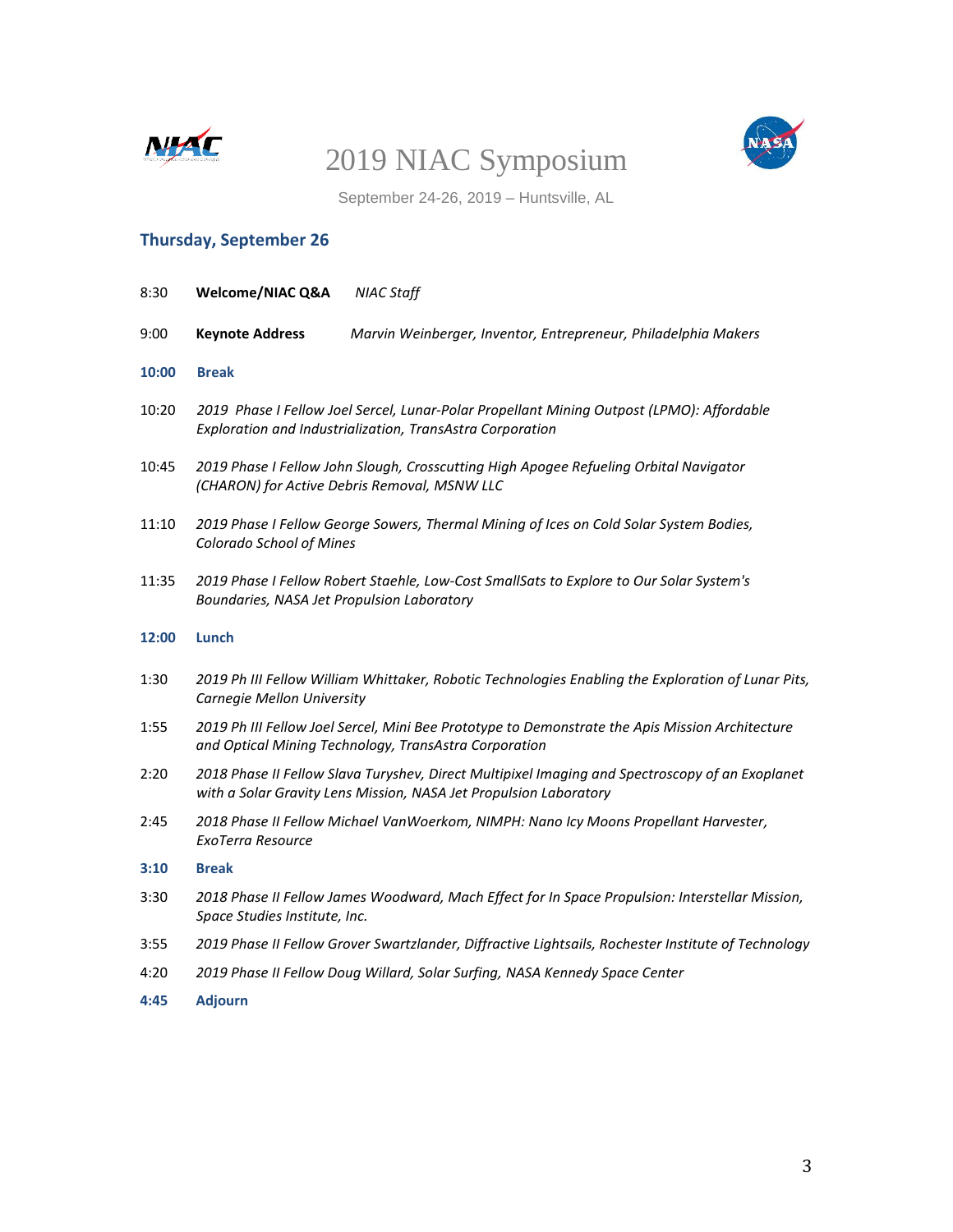



September 24-26, 2019 – Huntsville, AL

#### **ABOUT NIAC:**

The NASA Innovative Advanced Concepts (NIAC) Program supports early studies of visionary concepts that could one day "change the possible" in space and aeronautics. NIAC studies develop and assess revolutionary, yet credible, aerospace architecture, mission, and system concepts. They aim to enable far-term capabilities, and spawn exciting innovations to radically improve aerospace exploration, science, and operations.

NIAC also contributes to the Nation's leadership in key research and technology areas, and fosters outreach, education, and economic benefits. Part of the Space Technology Mission Directorate, NIAC is the most open-ended and far-reaching program in NASA.

#### **2019 NIAC SYMPOSIUM SPEAKERS:**

**Welcome: Day 1**



#### **David Burns Manager, MSFC Science & Technology Office**

David Burns manages NASA Marshall Space Flight Center's Science and Technology Office. He joined Marshall in April 2016 after eight years with the U.S. Department of Defense Missile Defense Agency, where he served as the

director of Science and Technology. He holds a doctorate in electrical engineering from the Air Force Institute of Technology, a master's degree in electrical engineering from the University of Dayton, Ohio, and a bachelor's degree in electrical engineering from the Air Force Academy.

**Keynote Address: Day 1**



### **Scott Livingston CEO – Livingston Securities LLC & General Partner, Starbridge Venture Capital**

Mr. Livingston has been working on emerging technologies at Wall Street firms for 25 years and has specialized in nanotechnologies since 2002. Mr. Livingston has been called "sharp and highly connected" by the Forbes Wolfe

Nanotechnology Report (July 1, 2005) and has been a keynote speaker on advanced technology investment trends in more than 30 states across America, including at MIT, the National Renewable Energy Lab (NREL), Brookhaven National Labs, Rice University Center for Nanotechnology, the Lawrence Berkeley Labs, Albany Nanotech, the President's National Economic Council, numerous US congressional committees. In addition, the "Livingston Nanotechnology Conference," is Wall Street's largest and longest running annual nanotechnology investor conference, now in its 10th year.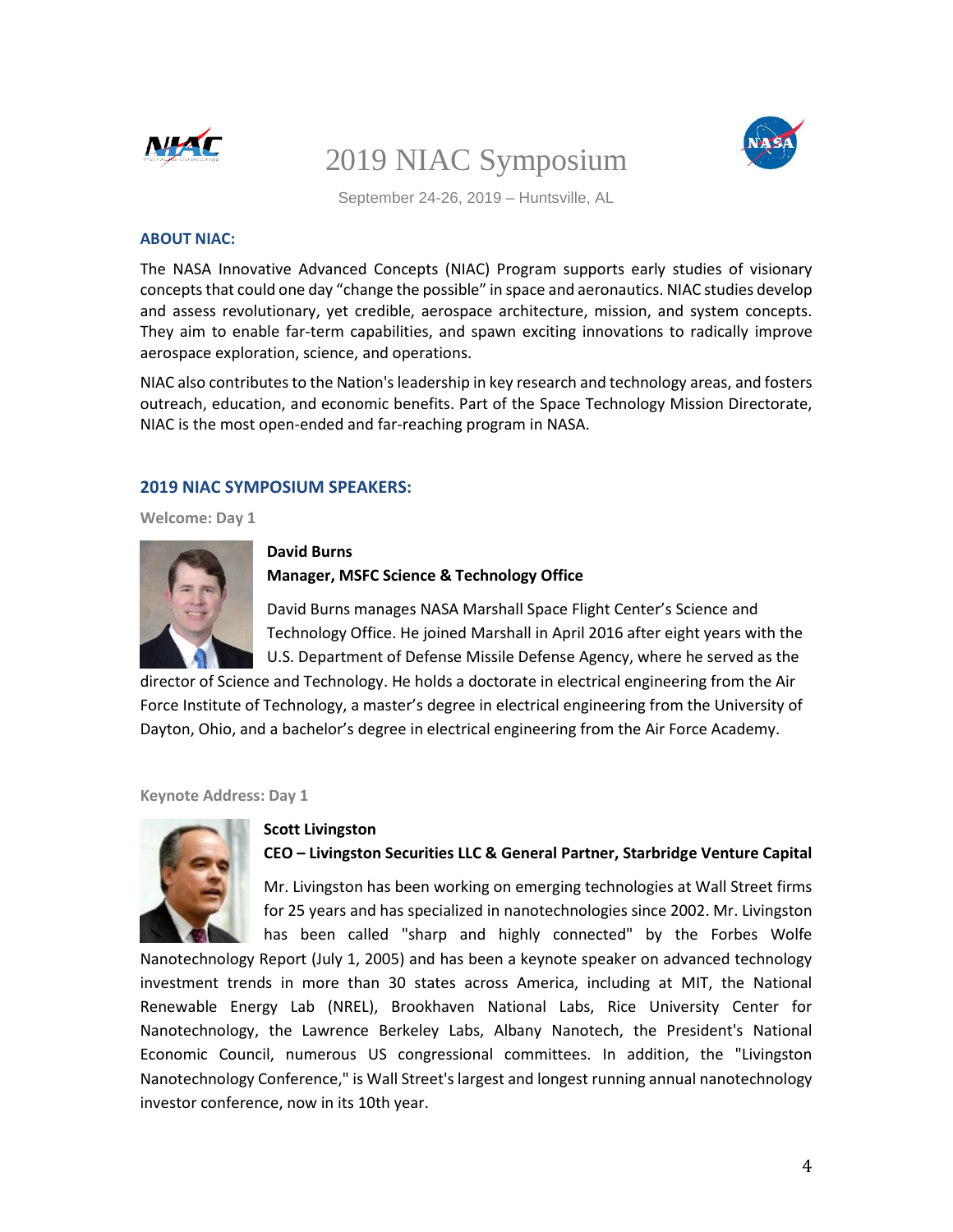Mr. Livingston has often been called "the King of Nanotechnology on Wall Street" and Livingston Securities was founded to change the way that innovation is financed on Wall Street and to connect people with their local innovation economy.

From 2005 to 2009 Mr. Livingston was a Managing Director at Axiom Capital Management, Inc, and head of the Livingston Group, a division within Axiom focused on nanotechnology. From 2000 to 2005 Mr. Livingston was a Director in the Private Investment Management Division at Lehman Brothers. While at Lehman in 2002, Mr. Livingston began his focus on nanotechnology and started to cover the field for institutional and individual investors. From 1996 to 2000, Mr. Livingston served as a Director in the Private Client Group at Cowen & Co (later renamed SG Cowen Securities), where he was a member of the Chairman's Club from 1998 to 2000 the firm's highest honor for private client management. While at Cowen, Mr. Livingston focused on emerging technology trends, including genomics, Y2K preparedness and defense technologies. From 1993 to 1996 Mr. Livingston was a Senior Vice President in the Private Client Group at Smith Barney Inc. Mr. Livingston was named a Senior Vice President in 1993, at the age of 24, one of the youngest appointees for the firm at that time. While at Smith Barney Mr. Livingston focused on emerging technology trends, including biotechnology, data networking and telecommunications services. From 1992 to 1993 Mr. Livingston was a Vice President at Shearson Lehman Hutton, Inc. Smith Barney Inc. acquired Shearson Lehman Hutton in March of 1993. From 1989 to 1992 Mr. Livingston was an investment representative with Citigroup Global Markets.

Mr. Livingston graduated from the State University of New York at Albany with a B.A. in Political Science with a concentration in International Economic Relations. Mr. Livingston is a Board Member of the Nanobusiness Alliance and a founding Board Member of the New York Nanobusiness Alliance.

**Keynote Address: Day 2**



**Mae Jemison Principal, 100 Year Starship (100YSS), Physician, former NASA Astronaut, NIAC External Council Member**

Mae Jemison is an American engineer, physician and former NASA astronaut. She became the first black woman to travel in space when she served as a

mission specialist aboard the Space Shuttle Endeavour. Jemison joined NASA's astronaut corps in 1987 and was selected to serve for the STS-47 mission, during which she orbited the Earth for nearly eight days on September 12–20, 1992.

Before joining NASA, Jemison graduated from Stanford University with degrees in chemical engineering as well as African and African-American studies. She then earned a medical degree from Cornell University and briefly worked as general practitioner before serving on the medical staff of the Peace Corps from 1983 until 1985.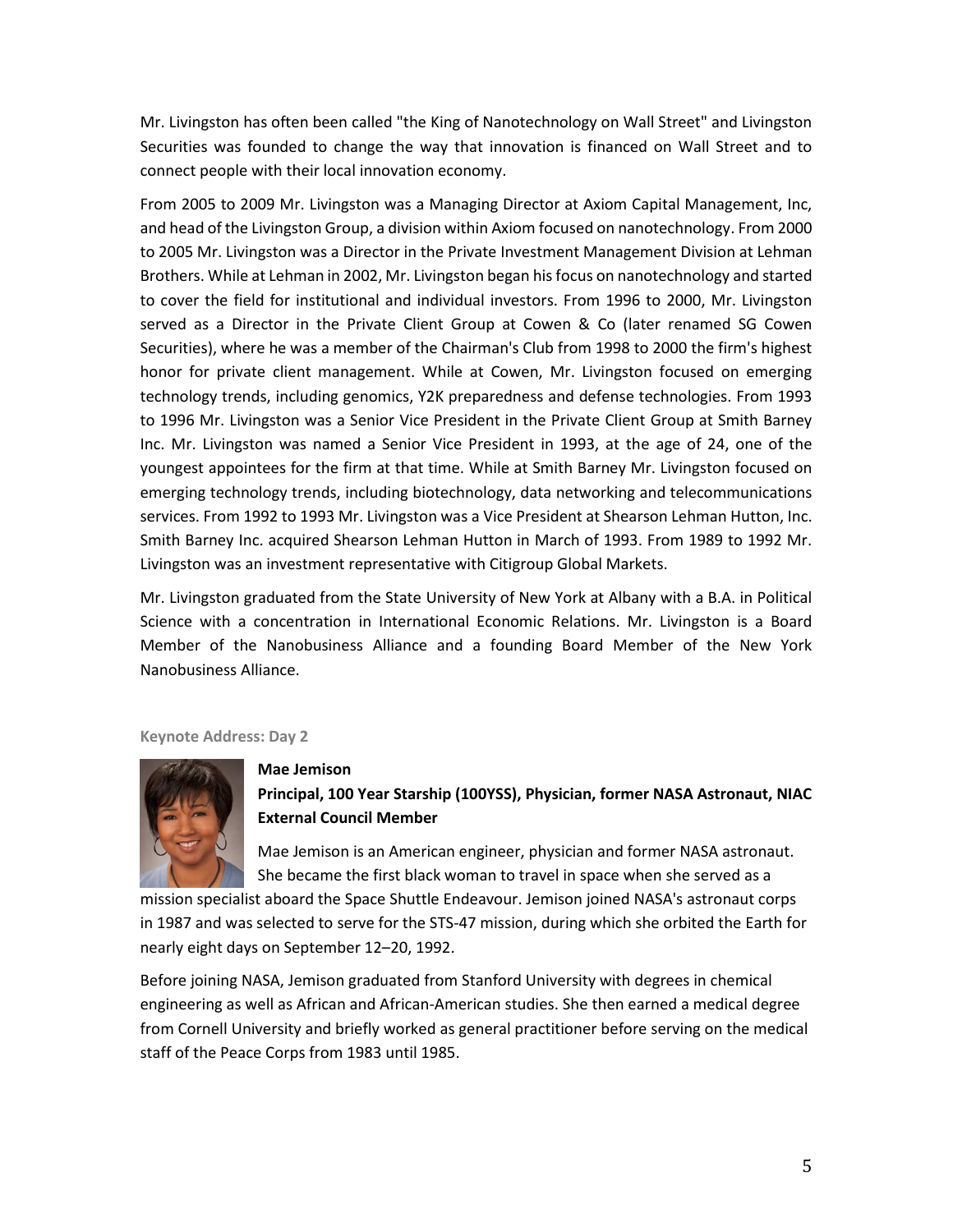Following her spaceflight, Jemison resigned from NASA in 1993 and founded a technology research company. She later formed a non-profit educational foundation and through the foundation is the principal of the 100 Year Starship project funded by DARPA. Jemison has also wrote several books for children and appeared on television several times, including in an episode of Star Trek: The Next Generation. She holds several honorary doctorates and has been inducted into the National Women's Hall of Fame and the International Space Hall of Fame.

**Keynote Address: Day 3**



# **Marvin Weinberger Philadelphia Makers**

Marvin Weinberger is an inventor who holds several patents, lawyer, serial entrepreneur, violinist, and proud maker of American products. He was involved with numerous early online businesses which are legend in

Philadelphia's investment and entrepreneurial communities, including Infonautics, Telebase Systems and CD Now. In recent years, he works through his hand tool company, Innovation Factory, and has created a number of highly regarded tools, including the USA made Trucker's Friend (multipurpose tool) and the recently launched Off-Grid Survival Axe (crowdfunded under the name Lil Trucker).

He is the organizer of the Philly Maker Meetup, a large community catalyzing innovation and collaboration among hard-product entrepreneurs. Marvin is also the author/editor of numerous books, including "The PAC Directory" (the first-of-its-kind guide to Political Action Committees and their expenditures) and "Databasics."

A trained violinist, Marvin was one of the founders of the Klezmer Conservatory Band. As a member of this Yiddish music group, he participated in recordings and appeared on "A Prairie Home Companion." These days, he performs primarily at local hospitals as a volunteer with Musicians on Call.

Marvin graduated Phi Beta Kappa from the University of Michigan and subsequently received his law degree from Boston University.

In sum, Marvin is a lawyer by training, violinist by avocation and an inventor/ entrepreneur/ community builder by passion.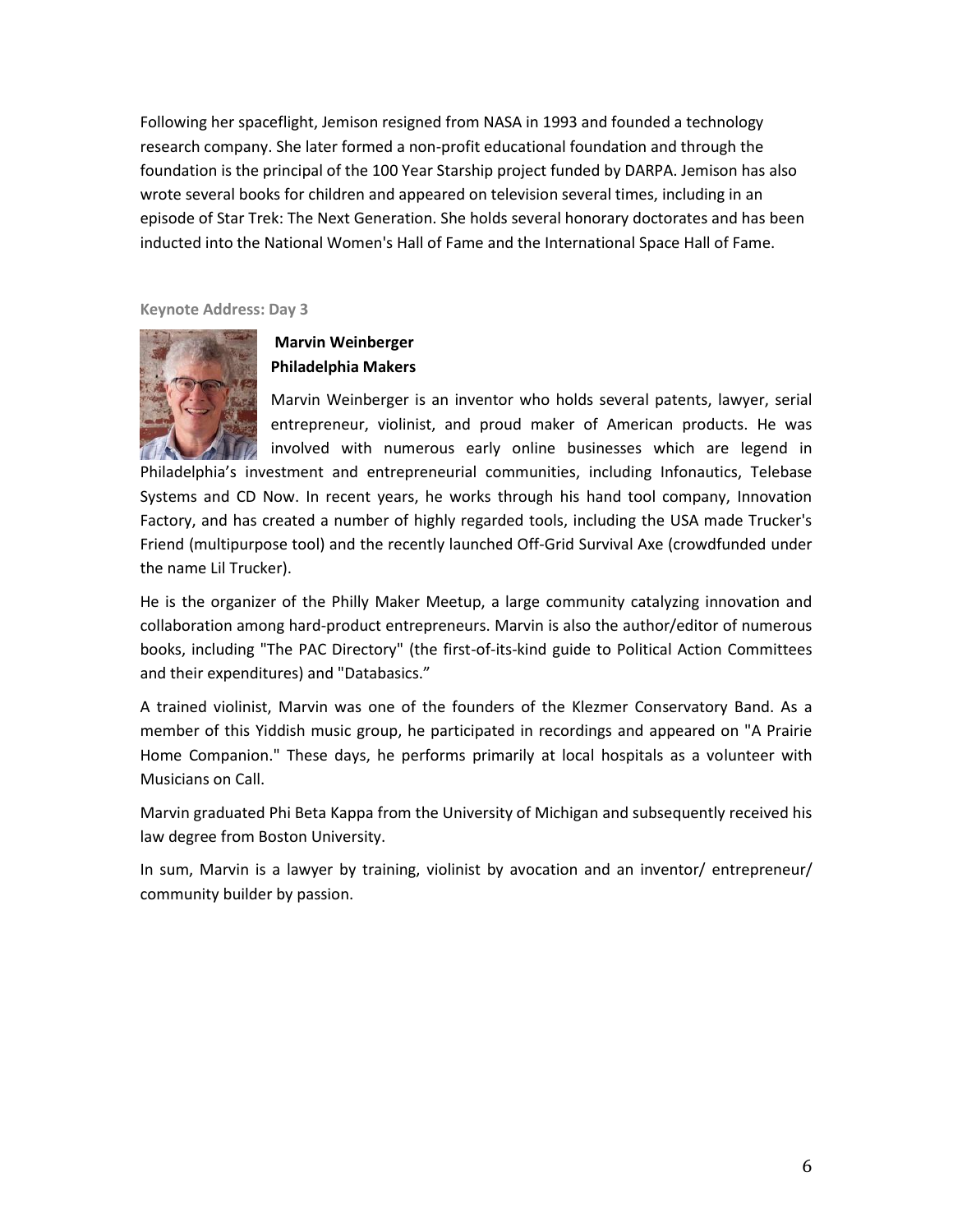# **POSTER SESSION SCHEDULE**

# **Poster Session I, Tuesday, September 24, 2019**

| <b>2019 Phase I Fellows</b>  |                                                                                                                      |  |  |  |
|------------------------------|----------------------------------------------------------------------------------------------------------------------|--|--|--|
| Javid Bayandor               | BREEZE- Bioinspired Ray for Extreme Environments and Zonal<br>Exploration                                            |  |  |  |
| Erik Brandon                 | Power Beaming for Long Life Venus Surface Missions                                                                   |  |  |  |
| Ana Diaz Artiles             | SmartSuit: A Hybrid, Intelligent, and Highly Mobile EVA Spacesuit for<br><b>Next Generation Exploration Missions</b> |  |  |  |
| <b>Tom Ditto</b>             | Dual Use Exoplanet Telescope (DUET)                                                                                  |  |  |  |
| Yu Gu                        | Micro-Probes Propelled and Powered by Planetary Atmospheric<br>Electricity (MP4AE)                                   |  |  |  |
| <b>Troy Howe</b>             | SPEAR Probe - An Ultra Lightweight Nuclear Electric Propulsion<br>Probe for Deep Space Exploration                   |  |  |  |
|                              | <b>2018 Phase II Fellows</b>                                                                                         |  |  |  |
| James Woodward               | Mach Effect for in space propulsion: Interstellar mission                                                            |  |  |  |
| John Brophy                  | A Breakthrough Propulsion Architecture for Interstellar Precursor<br><b>Missions</b>                                 |  |  |  |
| <b>Robert Adams</b>          | Pulsed Fission-Fusion (PuFF) Propulsion Concept                                                                      |  |  |  |
| Jay McMahon                  | Dismantling Rubble Pile Asteroids with AoES (Area-of-Effect Soft-<br>bots) Phase II                                  |  |  |  |
| Michael VanWoerkom           | NIMPH: Nano Icy Moons Propellant Harvester                                                                           |  |  |  |
| <b>2019 Phase II Fellows</b> |                                                                                                                      |  |  |  |
| <b>Tom Ditto</b>             | The High Étendue Multiple Object Spectrographic Telescope (THE<br>MOST)                                              |  |  |  |
| John Kendra                  | Rotary-Motion-Extended Array Synthesis (R-MXAS)                                                                      |  |  |  |
| Chris Limbach                | Self-Guided Beamed Propulsion for Breakthrough Interstellar<br><b>Missions</b>                                       |  |  |  |
|                              |                                                                                                                      |  |  |  |
| <b>2019 Phase III Fellow</b> |                                                                                                                      |  |  |  |
| <b>Joel Sercel</b>           | Mini Bee Prototype to Demonstrate the Apis Mission Architecture<br>and Optical Mining Technology                     |  |  |  |